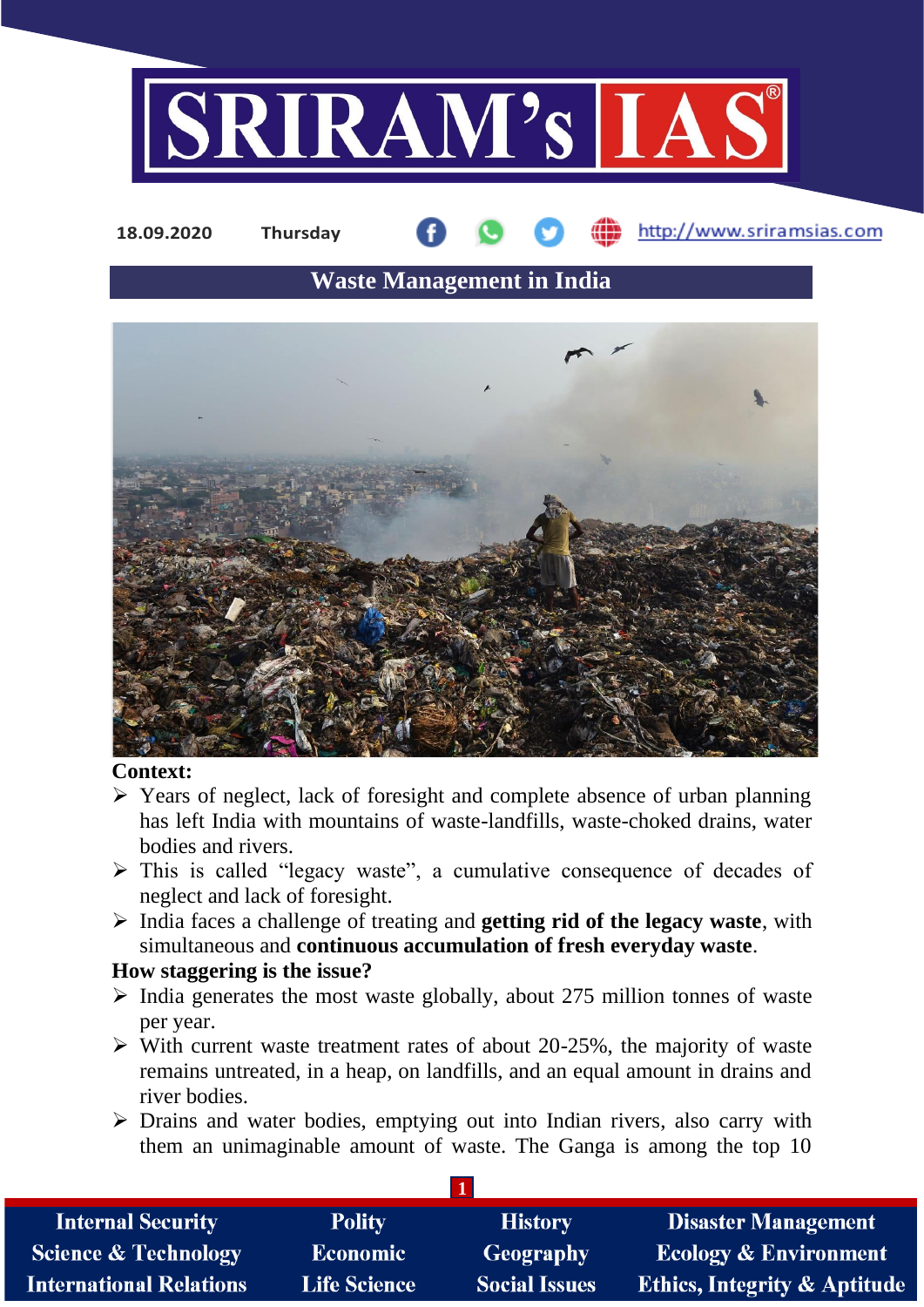

http://www.sriramsias.com **18.09.2020 Thursday**

polluted rivers in the world, together accounting for 90% of the total ocean plastic pollution.

- ➢ Central, state, city and municipal governments, over decades, have not been able to prevent the situation, nor deal with its scale.
- ➢ Out of a total 92 large WTE(Waste-to-Energy) plants only a small fraction is operational. The plants that are operational, run at suboptimal capacity.

### **What are the suggested solutions?**

- ➢ **India needs affordable, decentralised, customised solutions:** Municipalities need to have access to affordable technology.
- ➢ Local situations needs local solutions: Today most of the technology/equipment needed for waste management is imported, expensive and often not suited in our varied local situations.Amphibian equipment to clean water bodies is imported and can work well for large water bodies. Indigenisation of design and manufacturing of such equipment for smaller drains and water bodies is essential.
- ➢ Atmanirbhar Bharat (self-reliant India) needs to kick in immediately.
- ➢ **Ease of procurement of technology and equipment:** Evolving a less cumbersome process for the procurement of technology and equipment is imperative.

State governments are hit by a double whammy due to lack of technology and a rigid procurement system.

- ➢ **Policy change:** Policy which provides a direction to accelerate the removal of waste exponentially is needed.
- ➢ One way, used internationally, is to **unlock the land value under landfills**. Allowing agencies, companies or industry that clear waste, to own the land can fund the clean-up.
- ➢ **Development of skilled and trained professional personnel** to operate and maintain the waste management chain, right from collection, operation and maintenance of waste-handling plants.
- ➢ Moving to a **zero-waste society**.
- $\triangleright$  Central, and integral to success, is design. Design in the collection, of centralised and decentralised waste treatment plants, and of the equipment used.

| <b>Internal Security</b>        | <b>Polity</b>       | <b>History</b>       | <b>Disaster Management</b>       |  |  |  |
|---------------------------------|---------------------|----------------------|----------------------------------|--|--|--|
| <b>Science &amp; Technology</b> | <b>Economic</b>     | Geography            | <b>Ecology &amp; Environment</b> |  |  |  |
| <b>International Relations</b>  | <b>Life Science</b> | <b>Social Issues</b> | Ethics, Integrity & Aptitude     |  |  |  |